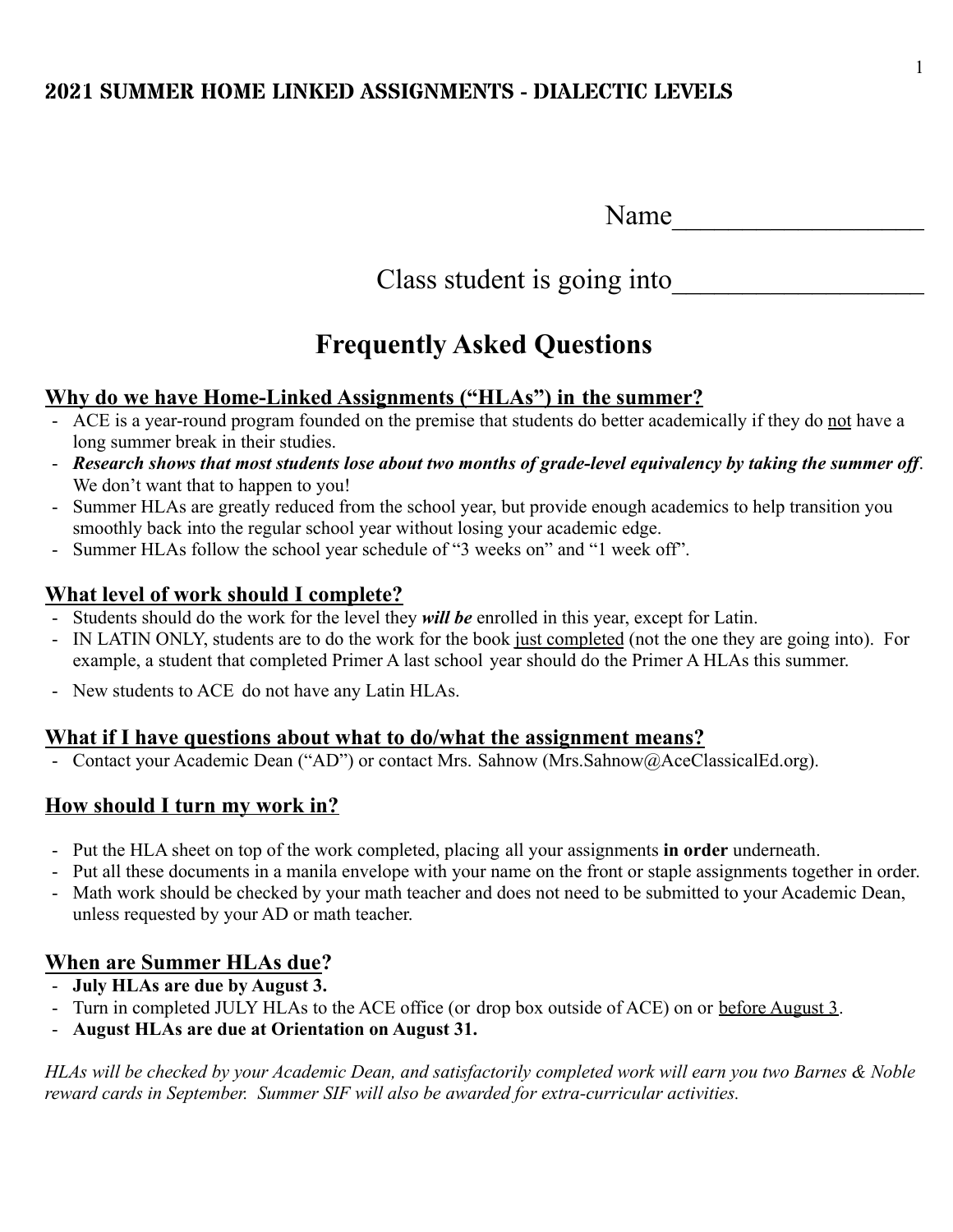#### **What if I don't complete all my HLAs?**

- Submission of completed HLAs finalizes student enrollment in ACE. Do your work, keep your place in ACE!  $\odot$
- *Incomplete Summer HLAs will result in Homework Club on Week 1.*

## **Other Important Information**

#### **Reading Contest (optional):** Join in the fun! Read, read, read! We have 4 contest levels!

- The students that read the most pages (in grade appropriate books) in Pre-Reader Grammar B, Grammar C & D, Dialectic 1 & 2, Dialectic 3 & Rhetoric will receive a grand prize!
- The contest runs all summer (write books & # of pages read on your *Reading Log*).

#### **Multiplication Tables:**

- All Grammar D and up students (including returning students, even if you have previously passed this test) must pass the multiplication test in October, which is very important to cut down on math homework time.
- Students who have not passed that test in October will attend Homework Club for help studying these until they pass.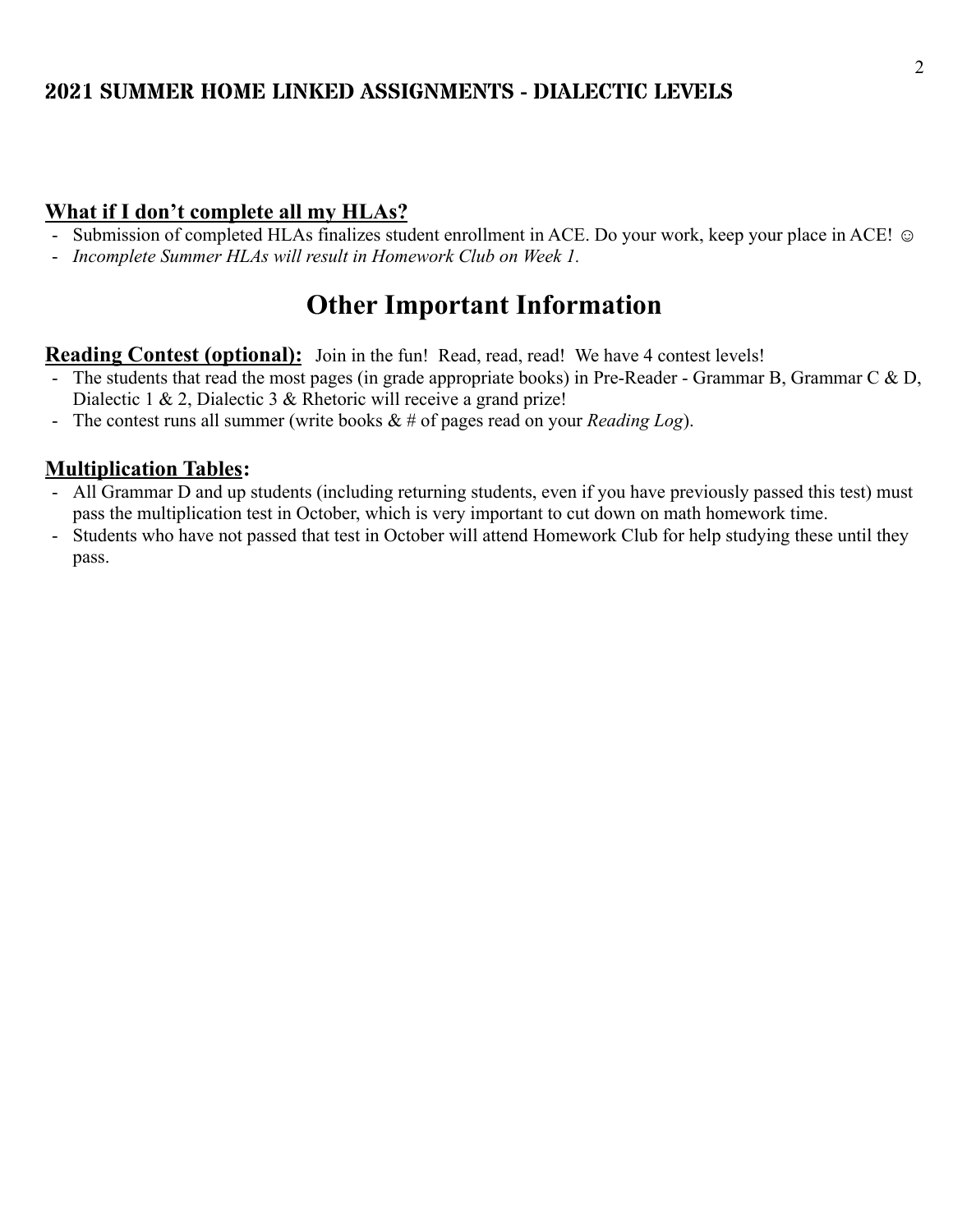| <b>JULY ASSIGNMENTS</b>                                                                                | <b>Parent Initial</b><br>Verifying |
|--------------------------------------------------------------------------------------------------------|------------------------------------|
| <b>Week 1: July 5-9</b>                                                                                | Completion                         |
| Remember-These assignments are due on or before August 3.                                              |                                    |
| <b>MATH CLASSES: TUESDAY, JULY 6</b>                                                                   |                                    |
| AM CLASS: 10:00 - 12:00 noon @ ACE                                                                     |                                    |
| PM CLASS: 1:00-3:00 p.m. @ ACE                                                                         |                                    |
| Or, join via Google Meet                                                                               |                                    |
| Or, watch the recording on your own schedule                                                           |                                    |
| <b>CHARACTER</b>                                                                                       |                                    |
| Be prepared to recite from memory on the first week of class:                                          |                                    |
| Truthfulness - Earning future trust by accurately reporting past facts.                                |                                    |
| *I will tell the truth.                                                                                |                                    |
| *I will encourage others to tell the truth.                                                            |                                    |
| *I will not cheat or steal.                                                                            |                                    |
| *I will admit when I am wrong.                                                                         |                                    |
| *I will not exaggerate to make things seem different than they are.                                    |                                    |
| <b>MATH</b>                                                                                            |                                    |
|                                                                                                        |                                    |
| Complete 2 lessons during the week.                                                                    |                                    |
| Complete multiplication drill (see Appendix 1).                                                        |                                    |
| <b>MEMORY WORK</b>                                                                                     |                                    |
|                                                                                                        |                                    |
| Optional- begin memorizing Year 3 timeline dates                                                       |                                    |
| (https://drive.google.com/drive/folders/1lpJlNMFiOugVJvReLprky3h-HzbOwnq8?usp=sharing)                 |                                    |
|                                                                                                        |                                    |
| <b>WRITING</b>                                                                                         |                                    |
|                                                                                                        |                                    |
| Topic- Give an example of when you showed truthfulness in your life.                                   |                                    |
| Read "Truthfulness in Nature - The African Lion" (see Appendix 2, Week 1).                             |                                    |
| Write 1 paragraph about topic above; must have topic sentence, at least 3 supporting sentences, & a    |                                    |
| concluding sentence (see Appendix 3 for "How to Write a Paragraph").                                   |                                    |
|                                                                                                        |                                    |
| <b>TYPING</b>                                                                                          |                                    |
| Using typing program of your choice, spend at least 15 minutes per week practicing typing skills. When |                                    |
| you reach the typing goal of 30 wpm (D1 & D2) or 40 wpm (D3), print out the website certificate, and   |                                    |
| turn it into your AD (before Week 22) for a special reward.                                            |                                    |
|                                                                                                        |                                    |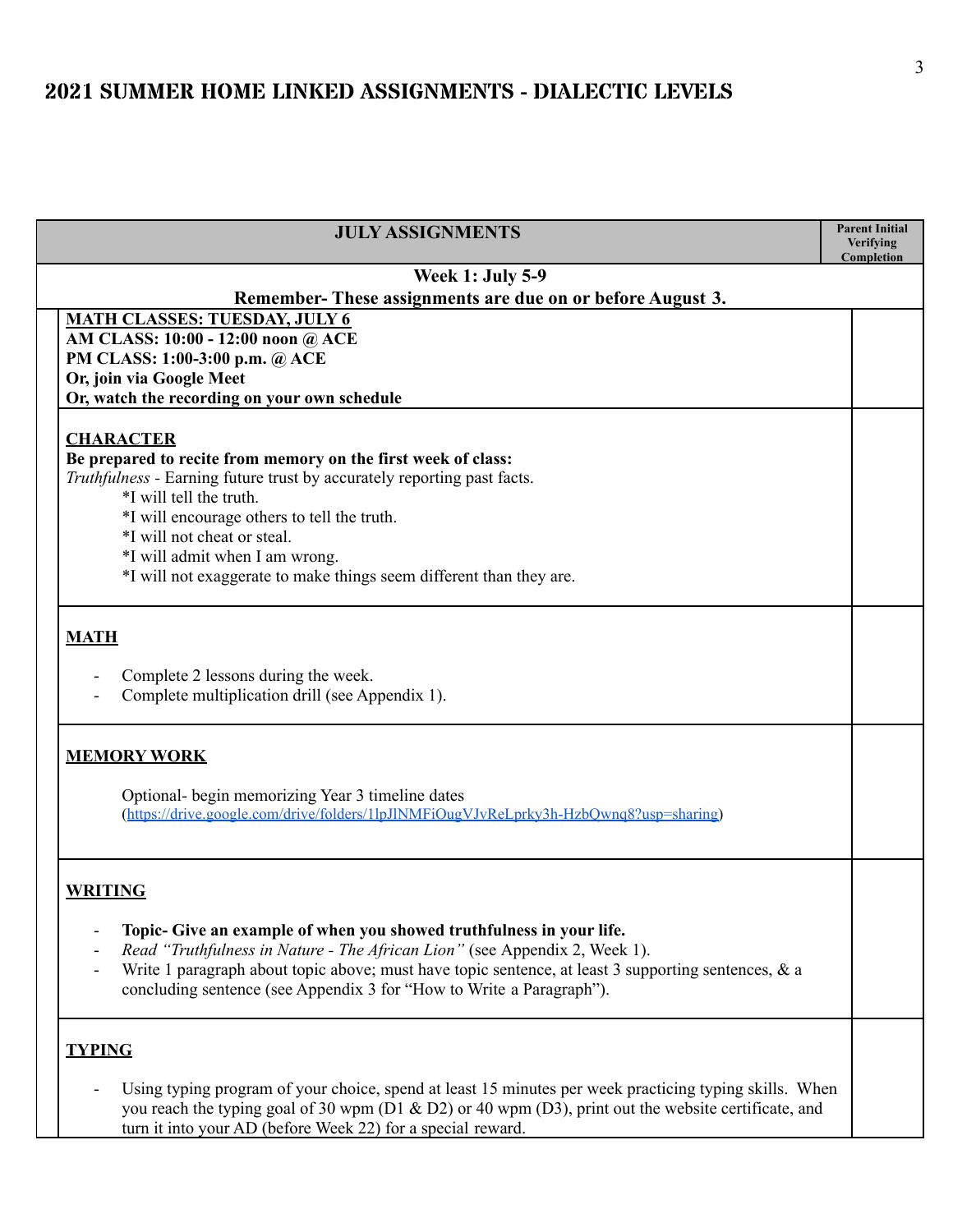| Suggested typing programs: Typing.com; typingclub.com; typedojo.com                                                                                                                                                                                                                                                                                                                                                                                                                                                                                                                                                                                                                                                                                                                |  |
|------------------------------------------------------------------------------------------------------------------------------------------------------------------------------------------------------------------------------------------------------------------------------------------------------------------------------------------------------------------------------------------------------------------------------------------------------------------------------------------------------------------------------------------------------------------------------------------------------------------------------------------------------------------------------------------------------------------------------------------------------------------------------------|--|
| <b>READ</b><br>Read at least 1 chapter book in July (grade appropriate, your choice); write book titles and pages read on<br><i>Reading Log</i> (see Appendix 4).                                                                                                                                                                                                                                                                                                                                                                                                                                                                                                                                                                                                                  |  |
| <b>SCIENCE</b><br>Optional: Choose one of these fun physics experiments:<br>$\blacksquare$<br>(https://drive.google.com/drive/folders/1FuUufUwXSaLfWnDUJBFTIQgEbrwE_9rU?usp=sharing)<br>or pick your own physics experiments to do!<br>Optional: Watch a physics video:<br>https://www.youtube.com/watch?v=JvSClZ3vHOI<br>https://www.youtube.com/watch?v=Ps90zArJEJY<br>https://www.youtube.com/watch?v=s236Q1nuWXg<br>https://www.youtube.com/watch?v=kKKM8Y-u7ds<br>https://www.youtube.com/watch?v=w4QFJb9a8vo&list=RDCMUCX6b17PVsYBO0ip5gyeme-O&index=<br>Optional: Choose a physics video and lesson to complete:<br>https://opb.pbslearningmedia.org/subjects/science/physical-science/energy/?selected_facet=grades:6-8&s<br>elected facet=media type:Interactive%20Lesson |  |
| <b>LATIN REVIEW</b><br>If you completed the Latin Primer A, B, C or Latin Alive course this school year, you have the option of<br>completing summer HLAs to enhance your Latin skills.<br><b>Primer A:</b> Do Week 1 Latin Primer A Worksheet & study Week 1 Latin Primer A review words (see<br>Appendix 5).<br>Primer B: Do Week 1 Latin Primer B Worksheet & study Week 1 Latin Primer B review words (see<br>Appendix 6).<br>Primer C: Do Week 1 Latin Primer C Worksheet & study Week 1 Latin Primer C review words (see<br>Appendix 7).<br>Latin Alive I: Use Google Classroom to access your weekly HLAs (contact AD for assistance).<br>Use these resources (purchase with SIF): https://classicalacademicpress.com/pages/what-is-my-library                              |  |
| <b>HEALTH &amp; PE STANDARDS</b><br>Optional- begin completing Health & PE standards.<br>Print the Health & PE standards here:<br>https://drive.google.com/drive/folders/16XriNndPadnWEIguntPmh2mHcpLKO1ab?usp=sharing                                                                                                                                                                                                                                                                                                                                                                                                                                                                                                                                                             |  |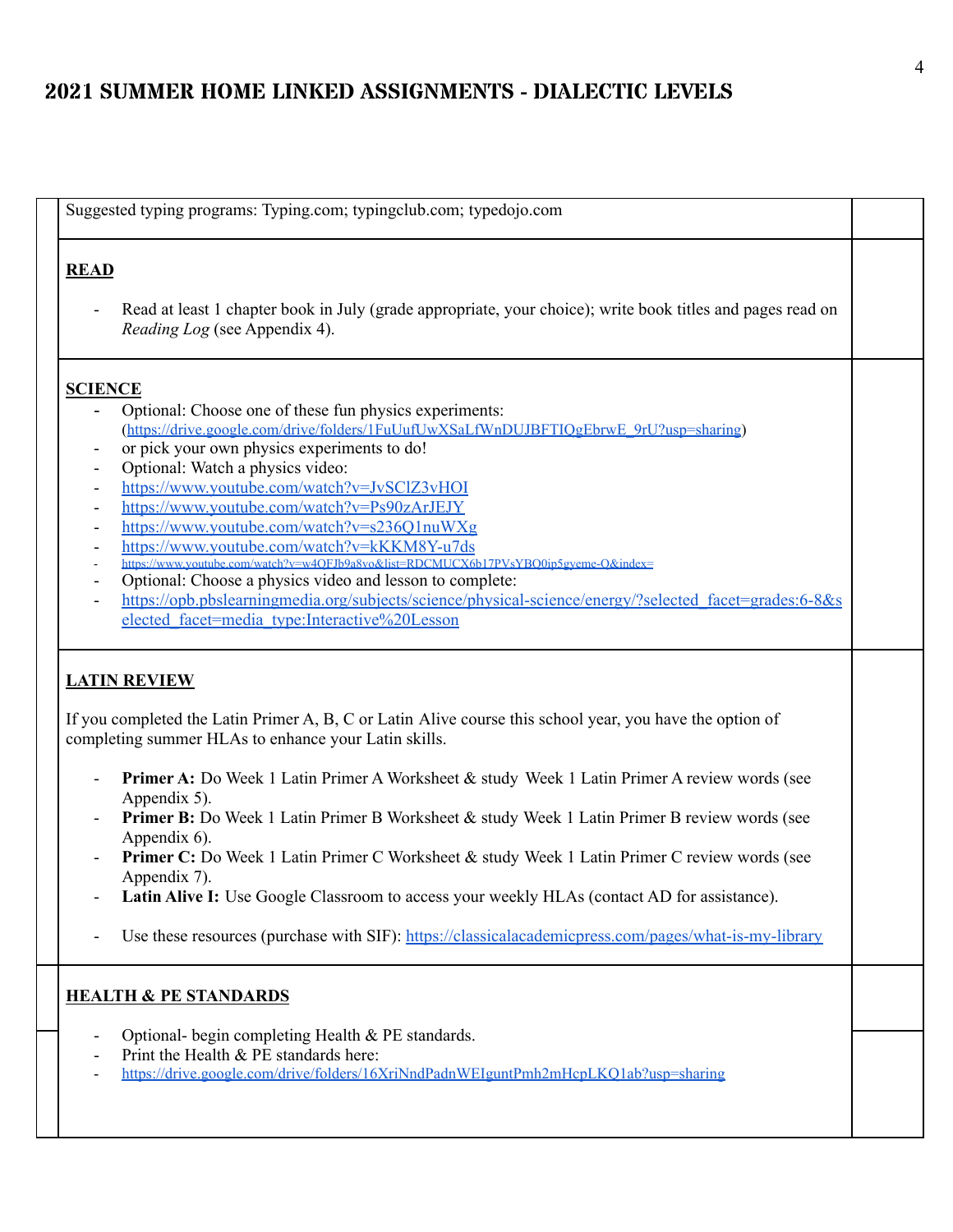| <b>Week 2: July 12-16</b><br>REMEMBER-These assignments are to be turned in on or before August 3.                                                                                                                                                                                                                                                         | <b>Parent Initial</b><br>Verifying<br>Completion |  |
|------------------------------------------------------------------------------------------------------------------------------------------------------------------------------------------------------------------------------------------------------------------------------------------------------------------------------------------------------------|--------------------------------------------------|--|
| <b>CHARACTER</b>                                                                                                                                                                                                                                                                                                                                           |                                                  |  |
| Be prepared to recite from memory on the first week of class:<br>Truthfulness - Earning future trust by accurately reporting past facts.<br>*I will tell the truth.<br>*I will encourage others to tell the truth.<br>*I will not cheat or steal.<br>*I will admit when I am wrong.<br>*I will not exaggerate to make things seem different than they are. |                                                  |  |
| <b>MATH</b>                                                                                                                                                                                                                                                                                                                                                |                                                  |  |
| Complete 2 lessons during the week.<br>Complete multiplication drill (see Appendix 1).                                                                                                                                                                                                                                                                     |                                                  |  |
| <b>MEMORY WORK</b>                                                                                                                                                                                                                                                                                                                                         |                                                  |  |
| Optional- begin memorizing Year 3 timeline dates<br>(https://drive.google.com/drive/folders/1lpJlNMFiOugVJvReLprky3h-HzbQwnq8?usp=sharing)                                                                                                                                                                                                                 |                                                  |  |
| <b>WRITING</b>                                                                                                                                                                                                                                                                                                                                             |                                                  |  |
| Topic- How can you exemplify one or more of the Truthfulness "I Wills" in your life?<br>Read "Will to Be Truthful" (see Appendix 2, Week 2).<br>Write 1 paragraph about topic above; must have topic sentence, at least 3 supporting sentences, $\&$ a<br>concluding sentence (see Appendix 3 for "How to Write a Paragraph").                             |                                                  |  |
| <b>TYPING</b>                                                                                                                                                                                                                                                                                                                                              |                                                  |  |
| Using typing program of your choice, spend at least 15 minutes per week practicing typing skills. When<br>you reach the typing goal of 30 wpm (D1 & D2) or 40 wpm (D3), print out the website certificate, and<br>turn it into your AD (before Week 22) for a special reward.<br>Suggested typing programs: Typing.com; typingclub.com; typedojo.com       |                                                  |  |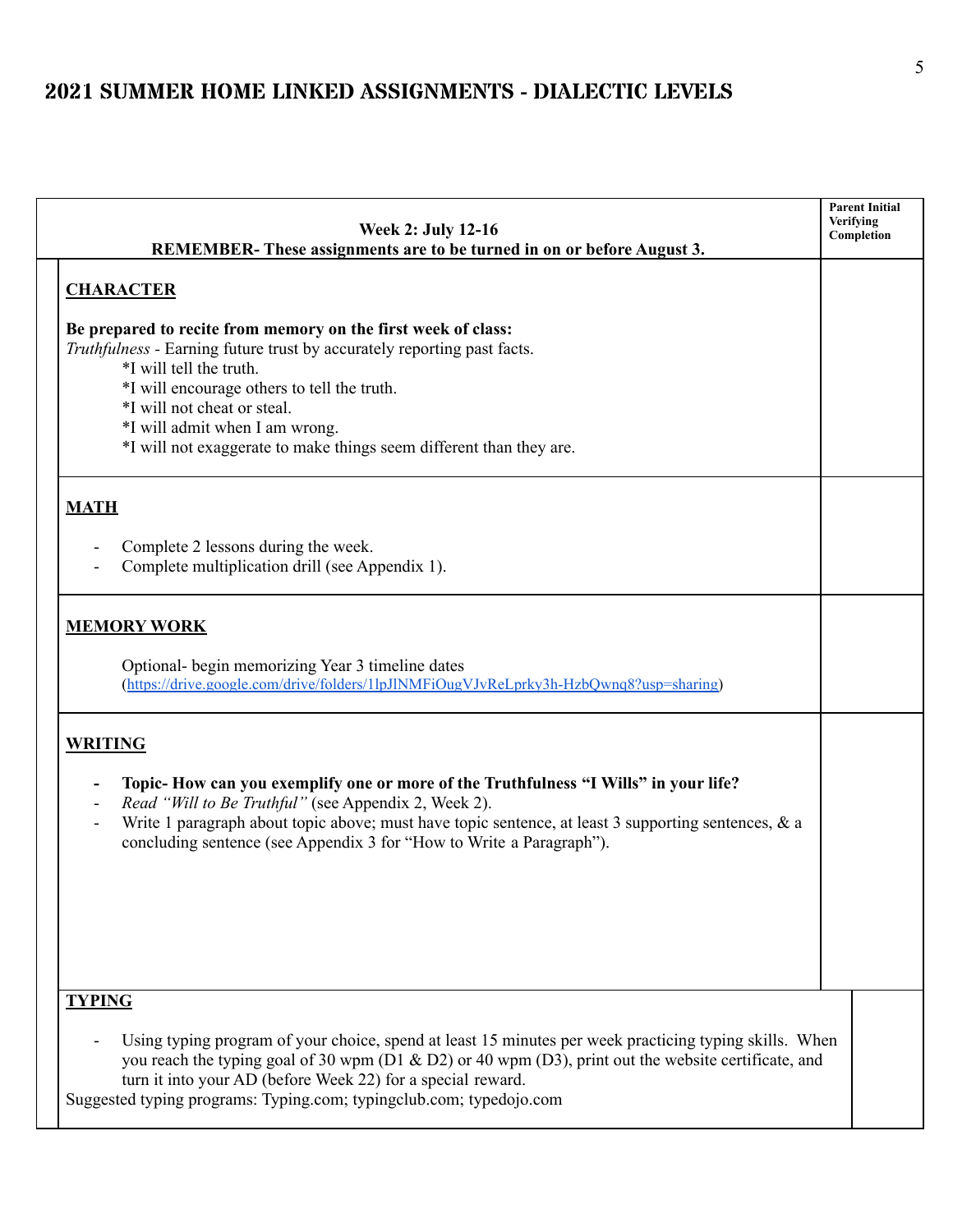| <b>READ</b>                                                                                                                                                                                                                                                                                                                                                                                                                                                                                                                                                                                                                                                                                                                                                                                             |                                                  |
|---------------------------------------------------------------------------------------------------------------------------------------------------------------------------------------------------------------------------------------------------------------------------------------------------------------------------------------------------------------------------------------------------------------------------------------------------------------------------------------------------------------------------------------------------------------------------------------------------------------------------------------------------------------------------------------------------------------------------------------------------------------------------------------------------------|--------------------------------------------------|
| Read at least 1 chapter book in July (grade appropriate, your choice); write book titles and pages<br>read on <i>Reading Log</i> (see Appendix 4).                                                                                                                                                                                                                                                                                                                                                                                                                                                                                                                                                                                                                                                      |                                                  |
| <b>SCIENCE</b><br>Optional: Choose one of these fun physics experiments:<br>$\overline{\phantom{0}}$<br>(https://drive.google.com/drive/folders/1FuUufUwXSaLfWnDUJBFTIQgEbrwE 9rU?usp=sharing)<br>or pick your own physics experiments to do!<br>Optional: Watch a physics video:<br>https://www.youtube.com/watch?v=JvSClZ3vHOI<br>https://www.youtube.com/watch?v=Ps90zArJEJY<br>https://www.youtube.com/watch?v=s236Q1nuWXg<br>https://www.youtube.com/watch?v=kKKM8Y-u7ds<br>https://www.voutube.com/watch?v=w4OFJb9a8vo&list=RDCMUCX6b17PVsYBQ0ip5gyeme-Q&index=<br>Optional: Choose a physics video and lesson to complete:<br>https://opb.pbslearningmedia.org/subjects/science/physical-science/energy/?selected facet=grades:6<br>-8&selected facet=media type:Interactive%20Lesson            |                                                  |
| <b>LATIN REVIEW</b><br>If you completed the Latin Primer A, B, C or Latin Alive course this school year, you have the option of<br>completing summer HLAs to enhance your Latin skills.<br><b>Primer A:</b> Do Week 2 Latin Primer A Worksheet & study Week 2 Latin Primer A review words<br>(see Appendix 5).<br><b>Primer B:</b> Do Week 2 Latin Primer B Worksheet & study Week 2 Latin Primer B review words (see<br>Appendix 6).<br><b>Primer C:</b> Do Week 2 Latin Primer C Worksheet & study Week 2 Latin Primer C review words (see<br>Appendix 7).<br>Latin Alive I: Use Google Classroom to access your weekly HLAs (contact AD for assistance).<br>Use these resources (purchase with SIF): https://classicalacademicpress.com/pages/what-is-my-library<br><b>HEALTH &amp; PE STANDARDS</b> |                                                  |
| Optional- begin completing Health & PE standards.<br>Print the Health & PE standards here:<br>https://drive.google.com/drive/folders/16XriNndPadnWEIguntPmh2mHcpLKQ1ab?usp=sharing                                                                                                                                                                                                                                                                                                                                                                                                                                                                                                                                                                                                                      |                                                  |
| Week 3: July 19-23<br>Remember-These assignments are due on or before August 3.                                                                                                                                                                                                                                                                                                                                                                                                                                                                                                                                                                                                                                                                                                                         | <b>Parent Initial</b><br>Verifying<br>Completion |
|                                                                                                                                                                                                                                                                                                                                                                                                                                                                                                                                                                                                                                                                                                                                                                                                         |                                                  |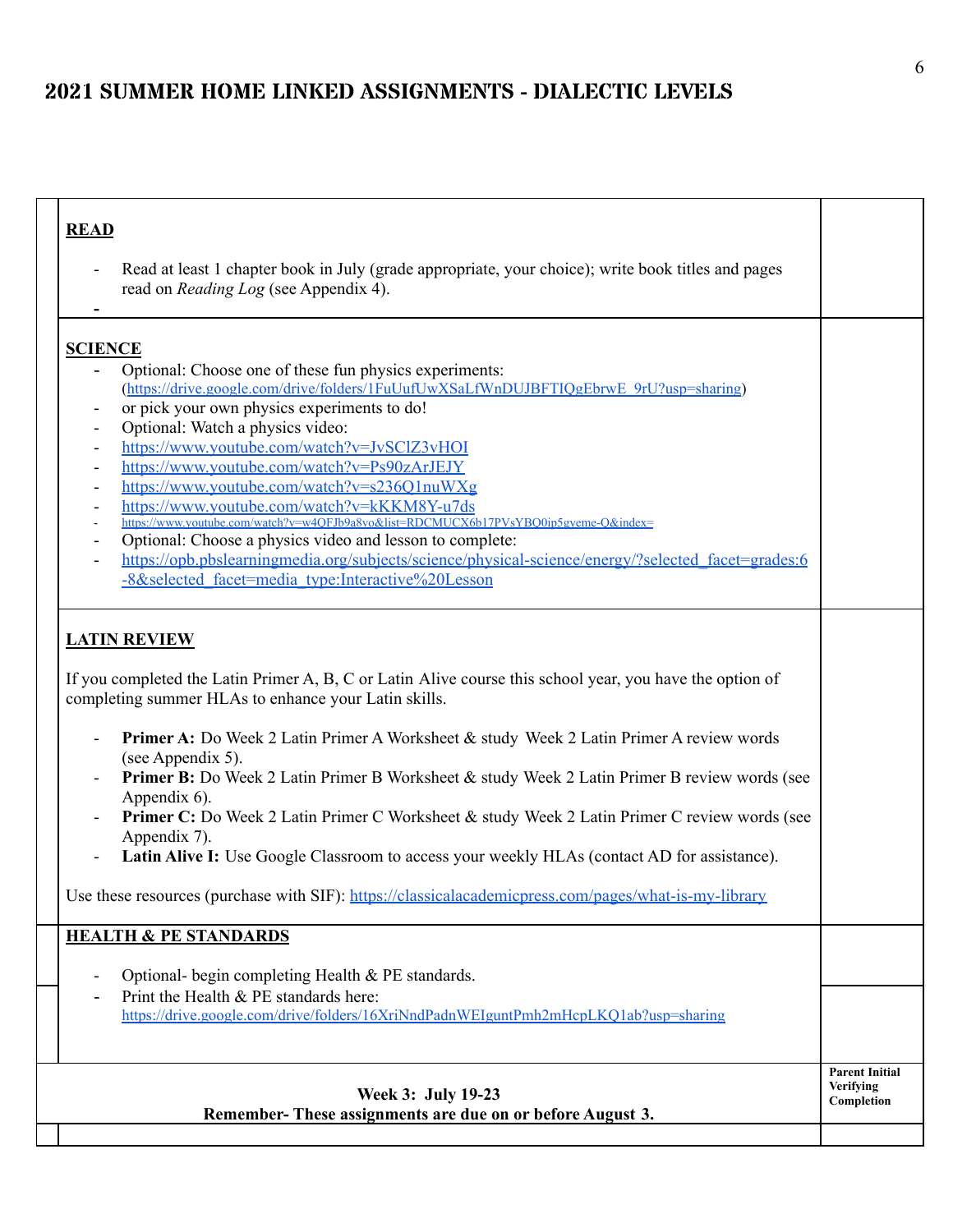| <b>CHARACTER</b>                                                                                             |  |
|--------------------------------------------------------------------------------------------------------------|--|
|                                                                                                              |  |
| Be prepared to recite from memory on the first week of class:                                                |  |
| Truthfulness - Earning future trust by accurately reporting past facts.                                      |  |
| *I will tell the truth.                                                                                      |  |
| *I will encourage others to tell the truth.                                                                  |  |
| *I will not cheat or steal.                                                                                  |  |
| *I will admit when I am wrong.                                                                               |  |
| *I will not exaggerate to make things seem different than they are.                                          |  |
|                                                                                                              |  |
| <b>MATH</b>                                                                                                  |  |
| Complete 2 lessons during the week.                                                                          |  |
| Complete multiplication drill (see Appendix 1).                                                              |  |
|                                                                                                              |  |
|                                                                                                              |  |
| <b>MEMORY WORK</b>                                                                                           |  |
|                                                                                                              |  |
| Optional- begin memorizing Year 3 timeline dates                                                             |  |
| (https://drive.google.com/drive/folders/1lpJlNMFiOugVJvReLprky3h-HzbQwnq8?usp=sharing)                       |  |
|                                                                                                              |  |
| <b>WRITING</b>                                                                                               |  |
|                                                                                                              |  |
| Complete Book Report about book read in July.                                                                |  |
| Use Dialectic Outline Template to guide your report (see Appendix 8)                                         |  |
|                                                                                                              |  |
| <b>TYPING</b>                                                                                                |  |
|                                                                                                              |  |
| Using typing program of your choice, spend at least 15 minutes per week practicing typing skills. When       |  |
| you reach the typing goal of 30 wpm ( $D1 & D2$ ) or 40 wpm ( $D3$ ), print out the website certificate, and |  |
| turn it into your AD (before Week 22) for a special reward.                                                  |  |
| Suggested typing programs: Typing.com; typingclub.com; typedojo.com                                          |  |
|                                                                                                              |  |
|                                                                                                              |  |
|                                                                                                              |  |
| <b>READ</b>                                                                                                  |  |
|                                                                                                              |  |
| Read at least 1 chapter book in July (grade appropriate, your choice); write book titles and pages           |  |
| read on <i>Reading Log</i> (see Appendix 4).                                                                 |  |
|                                                                                                              |  |
|                                                                                                              |  |
|                                                                                                              |  |
| <b>SCIENCE</b>                                                                                               |  |
| Optional: Choose one of these fun physics experiments:                                                       |  |
| (https://drive.google.com/drive/folders/1FuUufUwXSaLfWnDUJBFTIQgEbrwE 9rU?usp=sharing)                       |  |
| or pick your own physics experiments to do!                                                                  |  |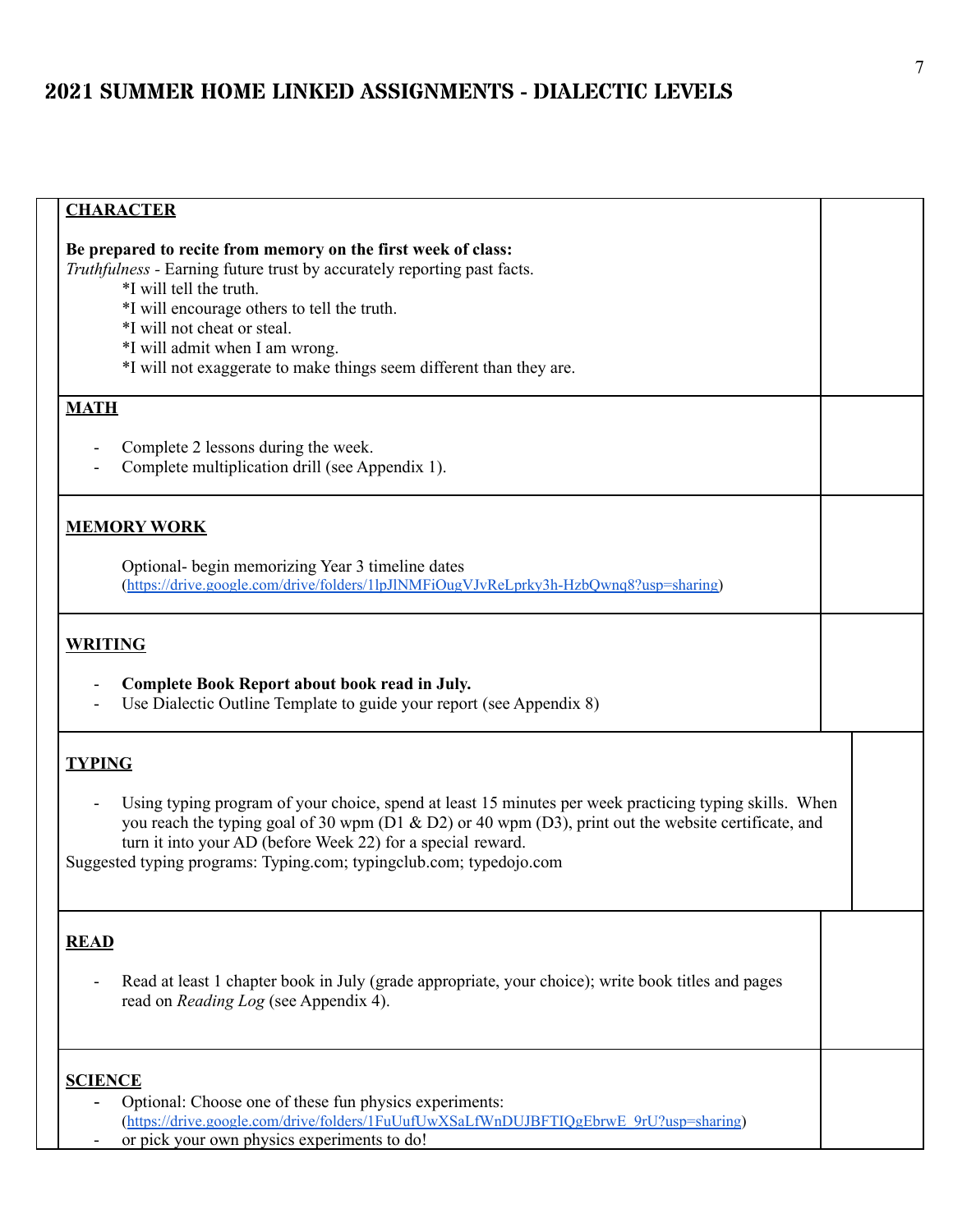| Optional: Watch a physics video:<br>$\overline{\phantom{a}}$                                                                                                     |                       |  |
|------------------------------------------------------------------------------------------------------------------------------------------------------------------|-----------------------|--|
| https://www.youtube.com/watch?v=JvSClZ3vHOI<br>https://www.youtube.com/watch?v=Ps90zArJEJY                                                                       |                       |  |
| https://www.youtube.com/watch?v=s236O1nuWXg                                                                                                                      |                       |  |
| https://www.youtube.com/watch?v=kKKM8Y-u7ds                                                                                                                      |                       |  |
| https://www.youtube.com/watch?v=w4OFJb9a8yo&list=RDCMUCX6b17PVsYBQ0ip5gveme-O&index=                                                                             |                       |  |
| Optional: Choose a physics video and lesson to complete:                                                                                                         |                       |  |
| https://opb.pbslearningmedia.org/subjects/science/physical-science/energy/?selected facet=grades:6                                                               |                       |  |
| -8&selected facet=media type:Interactive%20Lesson                                                                                                                |                       |  |
|                                                                                                                                                                  |                       |  |
| <b>LATIN REVIEW</b>                                                                                                                                              |                       |  |
| If you completed the Latin Primer A, B, C or Latin Alive course this school year, you have the option of<br>completing summer HLAs to enhance your Latin skills. |                       |  |
| Primer A: Do Week 3 Latin Primer A Worksheet & study Week 3 Latin Primer A review words<br>(see Appendix 5).                                                     |                       |  |
| <b>Primer B:</b> Do Week 3 Latin Primer B Worksheet & study Week 3 Latin Primer B review words (see                                                              |                       |  |
| Appendix 6).<br>Primer C: Do Week 3 Latin Primer C Worksheet & study Week 3 Latin Primer C review words (see                                                     |                       |  |
| Appendix 7).                                                                                                                                                     |                       |  |
| Latin Alive I: Use Google Classroom to access your weekly HLAs (contact AD for assistance).                                                                      |                       |  |
| Use these resources (purchase with SIF):<br>https://classicalacademicpress.com/pages/what-is-my-library                                                          |                       |  |
| <b>HEALTH &amp; PE STANDARDS</b>                                                                                                                                 |                       |  |
|                                                                                                                                                                  |                       |  |
| All Grammar: Optional- begin completing Health & PE standards.<br>Print the Health & PE standards here:                                                          |                       |  |
| https://drive.google.com/drive/folders/16XriNndPadnWEIguntPmh2mHcpLKO1ab?usp=sharing                                                                             |                       |  |
|                                                                                                                                                                  |                       |  |
|                                                                                                                                                                  |                       |  |
|                                                                                                                                                                  |                       |  |
|                                                                                                                                                                  |                       |  |
|                                                                                                                                                                  |                       |  |
|                                                                                                                                                                  |                       |  |
|                                                                                                                                                                  |                       |  |
|                                                                                                                                                                  |                       |  |
|                                                                                                                                                                  |                       |  |
|                                                                                                                                                                  |                       |  |
| <b>AUGUST ASSIGNMENTS</b>                                                                                                                                        |                       |  |
| Week 4: August 2-6                                                                                                                                               |                       |  |
| Remember-These assignments are due at Parent/Student Orientation on August 31.                                                                                   | <b>Parent Initial</b> |  |
| MATH CLASSES: TUESDAY, AUGUST 3<br>AM CLASS: 10:00 - 12:00 noon                                                                                                  | Verifying             |  |
|                                                                                                                                                                  | Completion            |  |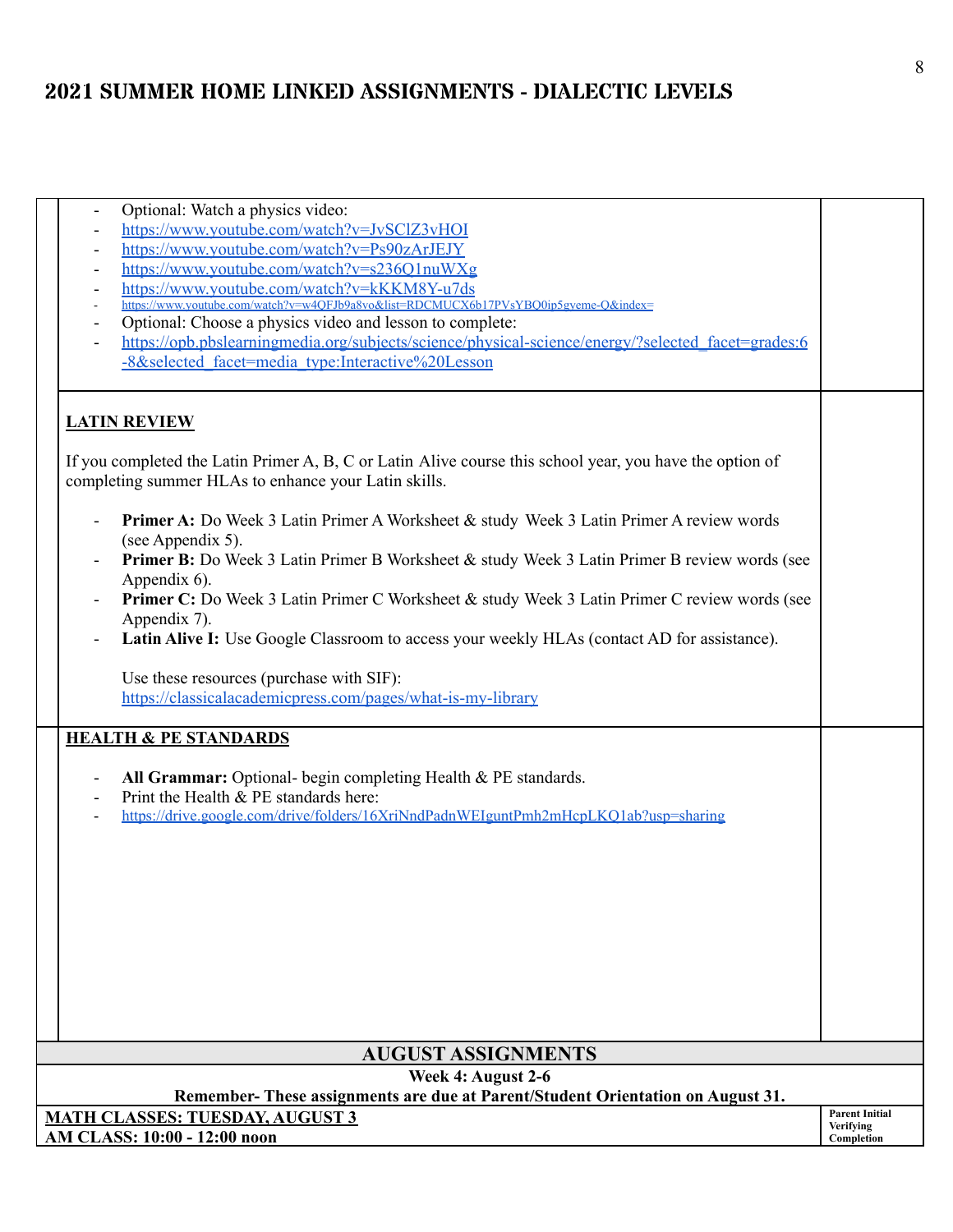| PM CLASS: 1:00-3:00 p.m.                                                                                                                                                                                                                                                                                                                                      |  |
|---------------------------------------------------------------------------------------------------------------------------------------------------------------------------------------------------------------------------------------------------------------------------------------------------------------------------------------------------------------|--|
| Or, join via Google Meet<br>Or, watch the recording on your own schedule                                                                                                                                                                                                                                                                                      |  |
| <b>CHARACTER</b>                                                                                                                                                                                                                                                                                                                                              |  |
| Be prepared to recite from memory on the first week of class:<br>Truthfulness - Earning future trust by accurately reporting past facts.<br>*I will tell the truth.<br>*I will encourage others to tell the truth.<br>*I will not cheat or steal.<br>*I will admit when I am wrong.<br>*I will not exaggerate to make things seem different than they are.    |  |
| <b>MATH</b>                                                                                                                                                                                                                                                                                                                                                   |  |
| Complete 2 lessons during the week.<br>Complete multiplication drill (see Appendix 1).                                                                                                                                                                                                                                                                        |  |
| <b>MEMORY WORK</b>                                                                                                                                                                                                                                                                                                                                            |  |
| Optional- begin memorizing Year 3 timeline dates<br>(https://drive.google.com/drive/folders/1lpJlNMFiOugVJvReLprkv3h-HzbOwnq8?usp=sharing)                                                                                                                                                                                                                    |  |
| <b>WRITING</b>                                                                                                                                                                                                                                                                                                                                                |  |
| Topic- Give an example of a time when you chose to do the right thing.                                                                                                                                                                                                                                                                                        |  |
| Read "Truthfulness in History: Worth Every Penny" (see Appendix 2, Week 4).<br>Write 1 paragraph about topic above; must have topic sentence, at least 3 supporting sentences, $\&$ a<br>concluding sentence (see Appendix 3 for "How to Write a Paragraph").                                                                                                 |  |
| <b>TYPING</b>                                                                                                                                                                                                                                                                                                                                                 |  |
| Using typing program of your choice, spend at least 15 minutes per week practicing typing skills. When<br>you reach the typing goal of 30 wpm ( $D1 \& D2$ ) or 40 wpm ( $D3$ ), print out the website certificate, and<br>turn it into your AD (before Week 22) for a special reward.<br>Suggested typing programs: Typing.com; typingclub.com; typedojo.com |  |
| <b>READ</b>                                                                                                                                                                                                                                                                                                                                                   |  |
| Read at least 1 chapter book in July (grade appropriate, your choice); write book titles and pages<br>read on <i>Reading Log</i> (see Appendix 4).                                                                                                                                                                                                            |  |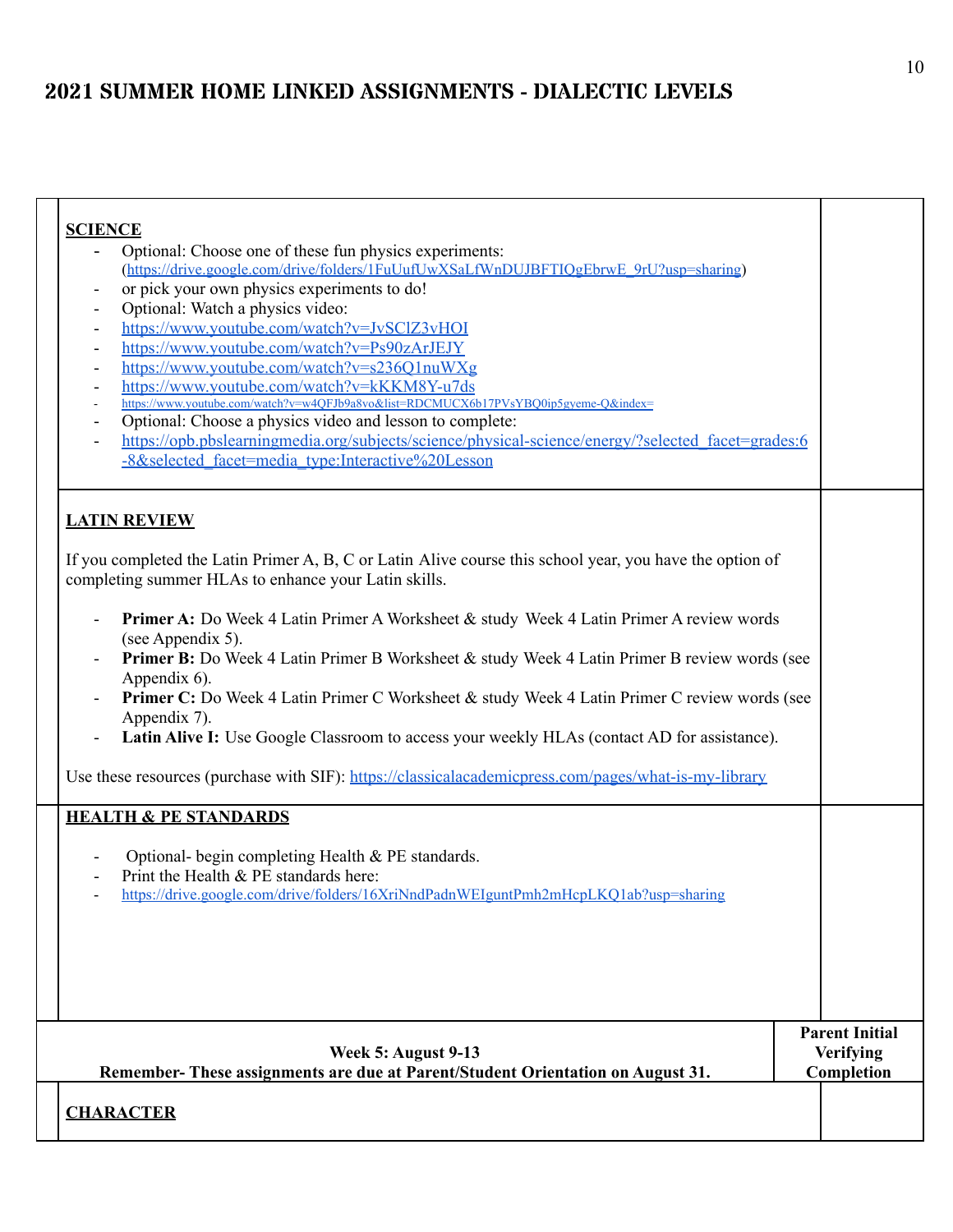| Be prepared to recite from memory on the first week of class:                                          |  |
|--------------------------------------------------------------------------------------------------------|--|
| Truthfulness - Earning future trust by accurately reporting past facts.                                |  |
| *I will tell the truth.                                                                                |  |
| *I will encourage others to tell the truth.                                                            |  |
| *I will not cheat or steal.                                                                            |  |
|                                                                                                        |  |
| *I will admit when I am wrong.                                                                         |  |
| *I will not exaggerate to make things seem different than they are.                                    |  |
|                                                                                                        |  |
| <b>MATH</b>                                                                                            |  |
|                                                                                                        |  |
| Complete 2 lessons during the week.                                                                    |  |
| Complete multiplication drill (see Appendix 1).                                                        |  |
|                                                                                                        |  |
| <b>MEMORY WORK</b>                                                                                     |  |
|                                                                                                        |  |
| Optional- begin memorizing Year 3 timeline dates                                                       |  |
| (https://drive.google.com/drive/folders/1lpJlNMFiOugVJvReLprky3h-HzbOwnq8?usp=sharing)                 |  |
|                                                                                                        |  |
|                                                                                                        |  |
| <b>WRITING</b>                                                                                         |  |
|                                                                                                        |  |
| Topic- Give an example of a time when you were virtuous. What positive outcome came from               |  |
| choosing virtue? Read "The Pocket Watch Story" (see Appendix 2, Week 5)                                |  |
| Write 1 paragraph about topic above; must have topic sentence, at least 3 supporting sentences, $\&$ a |  |
| concluding sentence (see Appendix 3 for "How to Write a Paragraph").                                   |  |
|                                                                                                        |  |
|                                                                                                        |  |
| <b>TYPING</b>                                                                                          |  |
|                                                                                                        |  |
|                                                                                                        |  |
| Using typing program of your choice, spend at least 15 minutes per week practicing typing skills.      |  |
| When you reach the typing goal of 30 wpm ( $D1 & D2$ ) or 40 wpm ( $D3$ ), print out the website       |  |
| certificate, and turn it into your AD (before Week 22) for a special reward.                           |  |
| Suggested typing programs: Typing.com; typingclub.com; typedojo.com                                    |  |
|                                                                                                        |  |
|                                                                                                        |  |
| <b>READ</b>                                                                                            |  |
|                                                                                                        |  |
|                                                                                                        |  |
| Read at least 1 chapter book in July (grade appropriate, your choice); write book titles and pages     |  |
| read on <i>Reading Log</i> (see Appendix 4).                                                           |  |
|                                                                                                        |  |
|                                                                                                        |  |
| <b>SCIENCE</b>                                                                                         |  |
| Optional: Choose one of these fun physics experiments:                                                 |  |
| (https://drive.google.com/drive/folders/1FuUufUwXSaLfWnDUJBFTIQgEbrwE 9rU?usp=sharing)                 |  |
| or pick your own physics experiments to do!                                                            |  |
|                                                                                                        |  |
| Optional: Watch a physics video:                                                                       |  |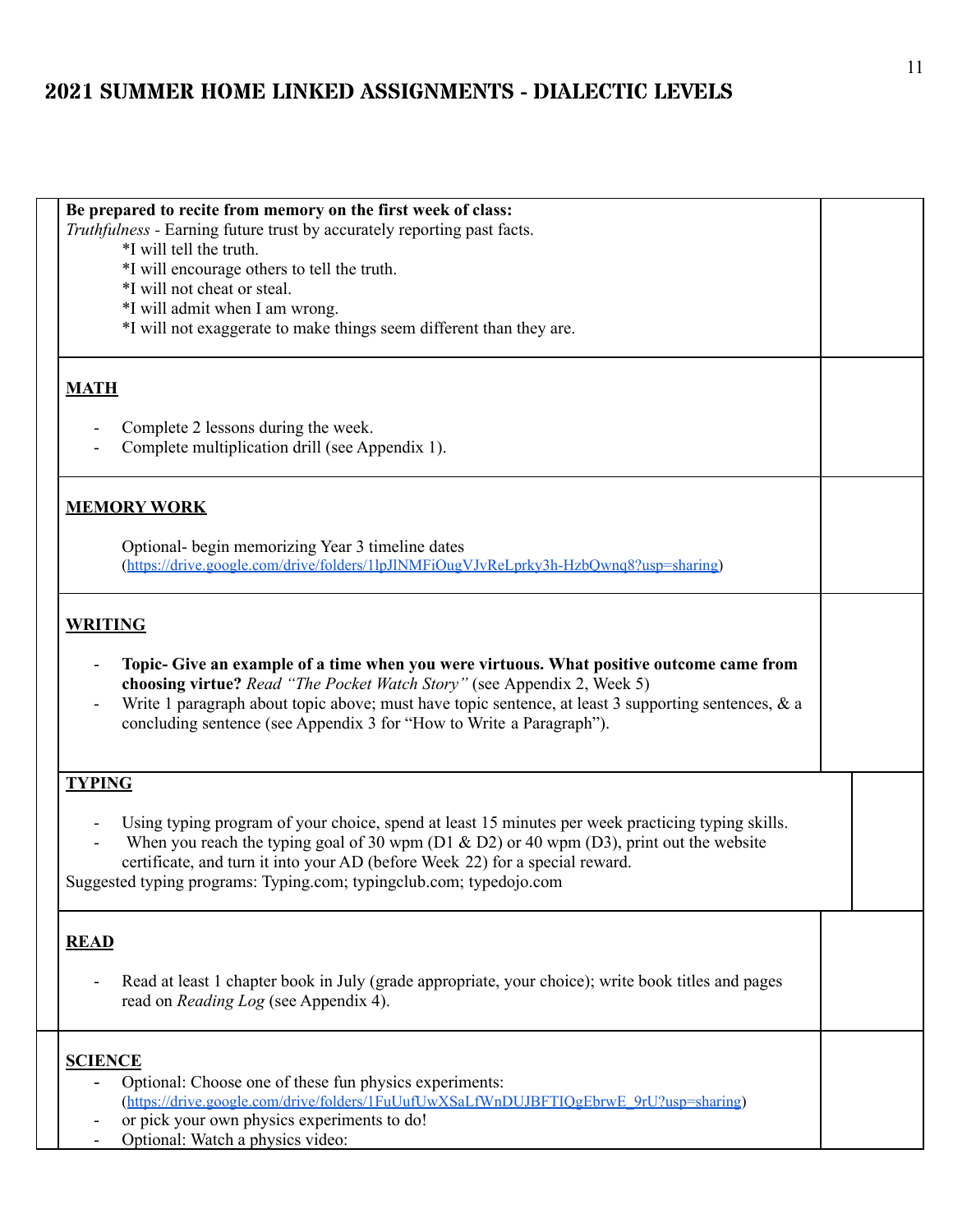|  | https://www.youtube.com/watch?v=JvSClZ3vHOI |  |
|--|---------------------------------------------|--|
|  |                                             |  |

- <https://www.youtube.com/watch?v=Ps90zArJEJY>
- <https://www.youtube.com/watch?v=s236Q1nuWXg>
- <https://www.youtube.com/watch?v=kKKM8Y-u7ds>
- [https://www.youtube.com/watch?v=w4QFJb9a8vo&list=RDCMUCX6b17PVsYBQ0ip5gyeme-Q&index=](https://www.youtube.com/watch?v=w4QFJb9a8vo&list=RDCMUCX6b17PVsYBQ0ip5gyeme-Q&index=3)
- Optional: Choose a physics video and lesson to complete:
- [https://opb.pbslearningmedia.org/subjects/science/physical-science/energy/?selected\\_facet=grades:6](https://opb.pbslearningmedia.org/subjects/science/physical-science/energy/?selected_facet=grades:6-8&selected_facet=media_type:Interactive%20Lesson) -8&selected facet=media type:Interactive%20Lesson

#### **LATIN REVIEW**

If you completed the Latin Primer A, B, C or Latin Alive course this school year, you have the option of completing summer HLAs to enhance your Latin skills.

- **Primer A:** Do Week 51 Latin Primer A Worksheet & study Week 5 Latin Primer A review words (see Appendix 5).
- **Primer B:** Do Week 5 Latin Primer B Worksheet & study Week 5 Latin Primer B review words (see Appendix 6).
- **Primer C:** Do Week 5 Latin Primer C Worksheet & study Week 5 Latin Primer C review words (see Appendix 7).
- **Latin Alive I:** Use Google Classroom to access your weekly HLAs (contact AD for assistance).

Use these resources (purchase with SIF): <https://classicalacademicpress.com/pages/what-is-my-library>

#### **HEALTH & PE STANDARDS**

- Optional- begin completing Health & PE standards.
- Print the Health  $\&$  PE standards here:
- <https://drive.google.com/drive/folders/16XriNndPadnWEIguntPmh2mHcpLKQ1ab?usp=sharing>

| <b>Week 6: August 16-20</b><br>Remember-These assignments are due at Parent/Student Orientation on August 31. | <b>Parent Initial Verifying</b><br>Completion |
|---------------------------------------------------------------------------------------------------------------|-----------------------------------------------|
|                                                                                                               |                                               |

# **CHARACTER**

**Be prepared to recite from memory on the first week of class:** *Truthfulness -* Earning future trust by accurately reporting past facts.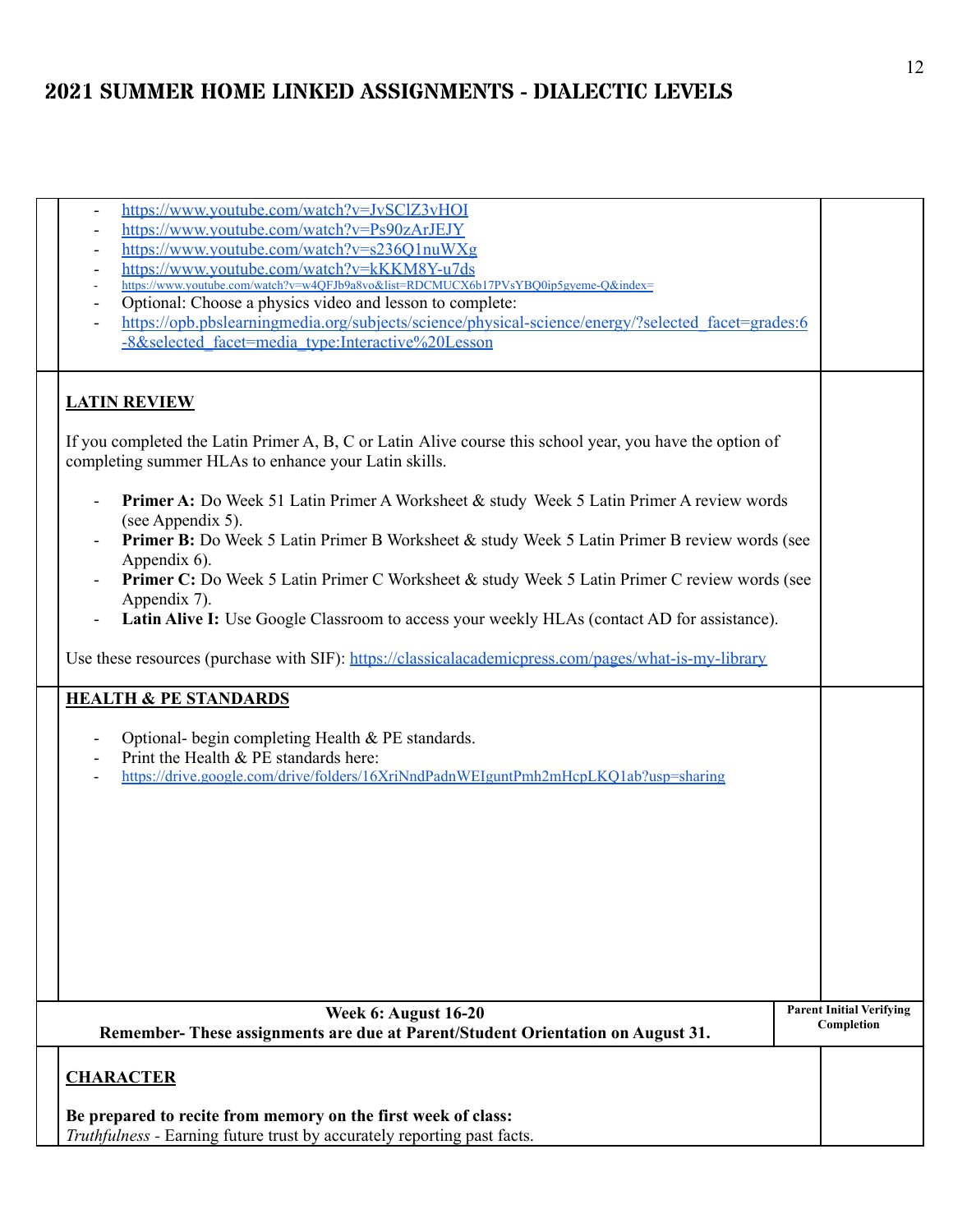| *I will tell the truth.<br>*I will encourage others to tell the truth.<br>*I will not cheat or steal.<br>*I will admit when I am wrong.<br>*I will not exaggerate to make things seem different than they are.                                                                                                                                                        |  |  |
|-----------------------------------------------------------------------------------------------------------------------------------------------------------------------------------------------------------------------------------------------------------------------------------------------------------------------------------------------------------------------|--|--|
| <b>MATH</b><br>Complete 2 lessons during the week.<br>Complete multiplication drill (see Appendix 1).                                                                                                                                                                                                                                                                 |  |  |
| <b>MEMORY WORK</b><br>Optional- begin memorizing Year 3 timeline dates<br>(https://drive.google.com/drive/folders/1lpJlNMFiOugVJvReLprkv3h-HzbOwnq8?usp=sharing)                                                                                                                                                                                                      |  |  |
| <b>WRITING</b><br>Complete Book Report about book read in July.<br>Use Dialectic Outline Template to guide your report (see Appendix 8)                                                                                                                                                                                                                               |  |  |
| <b>TYPING</b><br>Using typing program of your choice, spend at least 15 minutes per week practicing typing skills. When<br>you reach the typing goal of 30 wpm (D1 & D2) or 40 wpm (D3), print out the website certificate, and<br>turn it into your AD (before Week 22) for a special reward.<br>Suggested typing programs: Typing.com; typingclub.com; typedojo.com |  |  |
| <b>READ</b><br>Read at least 1 chapter book in July (grade appropriate, your choice); write book titles and pages<br>read on <i>Reading Log</i> (see Appendix 4).                                                                                                                                                                                                     |  |  |
| <b>SCIENCE</b><br>Optional: Choose one of these fun physics experiments:<br>$\overline{\phantom{0}}$<br>(https://drive.google.com/drive/folders/1FuUufUwXSaLfWnDUJBFTIQgEbrwE_9rU?usp=sharing)<br>or pick your own physics experiments to do!<br>$\overline{\phantom{a}}$<br>Optional: Watch a physics video:<br>https://www.youtube.com/watch?v=JvSClZ3vHOI          |  |  |